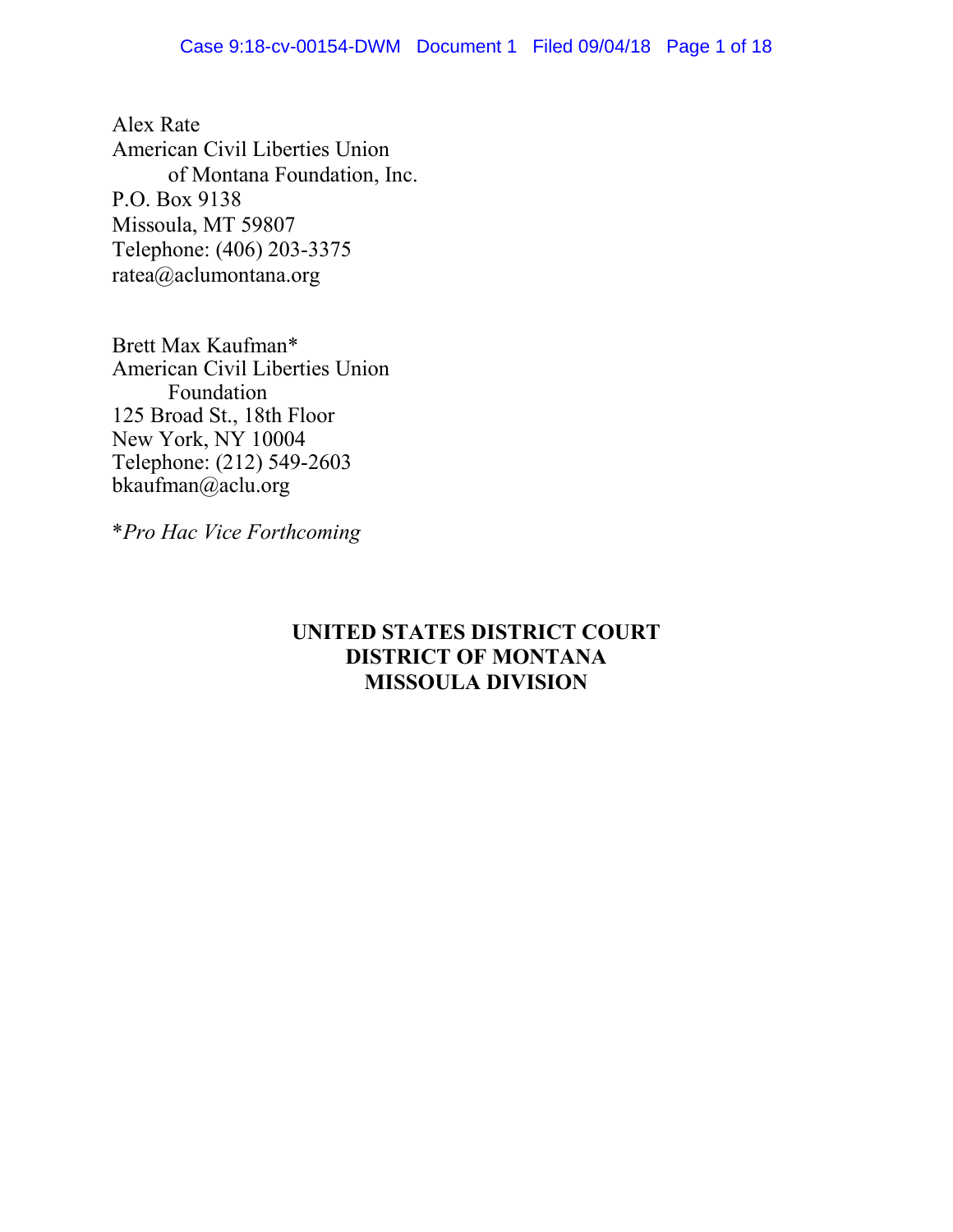| <b>AMERICAN CIVIL LIBERTIES</b><br><b>UNION</b><br>125 Broad Street—18th Floor |                                                  |
|--------------------------------------------------------------------------------|--------------------------------------------------|
| New York, NY 10004,                                                            |                                                  |
| <b>AMERICAN CIVIL LIBERTIES</b><br>UNION FOUNDATION                            | Civil Action No.                                 |
| 125 Broad Street—18th Floor<br>New York, NY 10004,                             |                                                  |
| <b>AMERICAN CIVIL LIBERTIES</b><br>UNION OF MONTANA                            |                                                  |
| FOUNDATION, Inc.<br>P.O. Box 9138<br>Missoula, MT 59807,                       | <b>COMPLAINT FOR</b><br><b>INJUNCTIVE RELIEF</b> |
| <i>Plaintiffs,</i><br>V.                                                       |                                                  |
| DEPARTMENT OF DEFENSE<br>1400 Defense Pentagon<br>Washington, DC 20301,        |                                                  |
| DEPARTMENT OF HOMELAND<br><b>SECURITY</b><br>Washington, DC 20528              |                                                  |
| DEPARTMENT OF THE INTERIOR<br>1849 C Street, N.W.<br>Washington, DC 20240      |                                                  |
| DEPARTMENT OF JUSTICE<br>950 Pennsylvania Avenue,<br>N.W.                      |                                                  |
| Washington, DC 20530,                                                          |                                                  |
| Defendants.                                                                    |                                                  |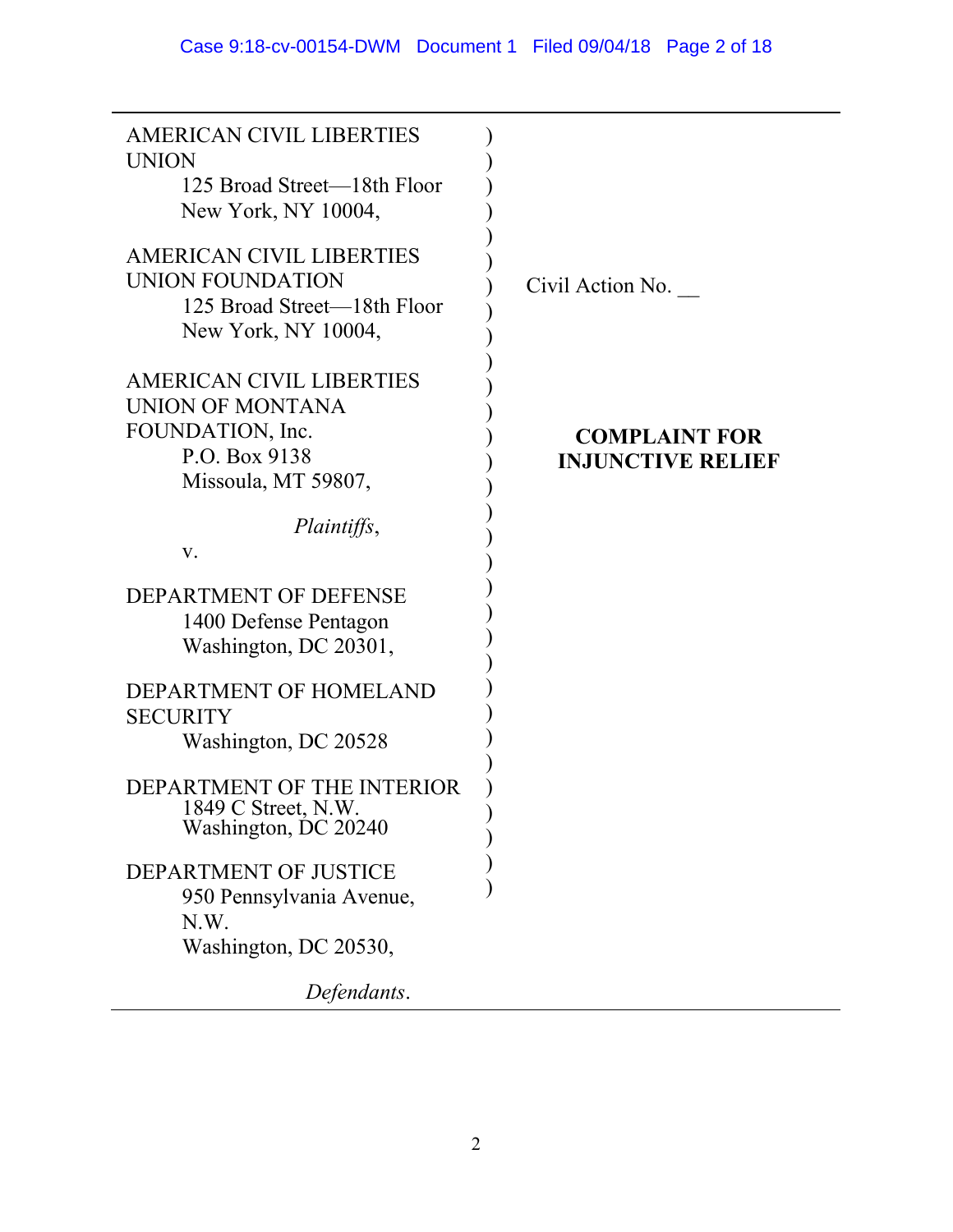# **Introduction**

1. This is an action under the Freedom of Information Act ("FOIA"), 5 U.S.C. § 552, for injunctive and other appropriate relief. Plaintiffs American Civil Liberties Union, the American Civil Liberties Union Foundation (together, the "ACLU"), and the ACLU of Montana Foundation, Inc. ("ACLU-MT") seek the immediate release of records pertaining to cooperation between federal, state, and local law enforcement entities and between federal law enforcement entities and private security companies around preparations for anticipated protests against the Keystone XL Pipeline.

2. In March 2017, President Donald Trump announced that he had formally approved construction of the Keystone XL Pipeline, a decision which generated intense public controversy and debate. The approval triggered calls for protest of the oil pipeline, similar to Standing Rock protests against the Dakota Access Pipeline in 2016. The Dakota Access Pipeline protests were met with a sustained response from law enforcement to shut down protest encampments, surveil protest activity, and prosecute protestors. Of particular note, as documented by *The Intercept*, this law enforcement response involved collaboration between federal and state or local law enforcement entities, and between governmental entities and private security companies.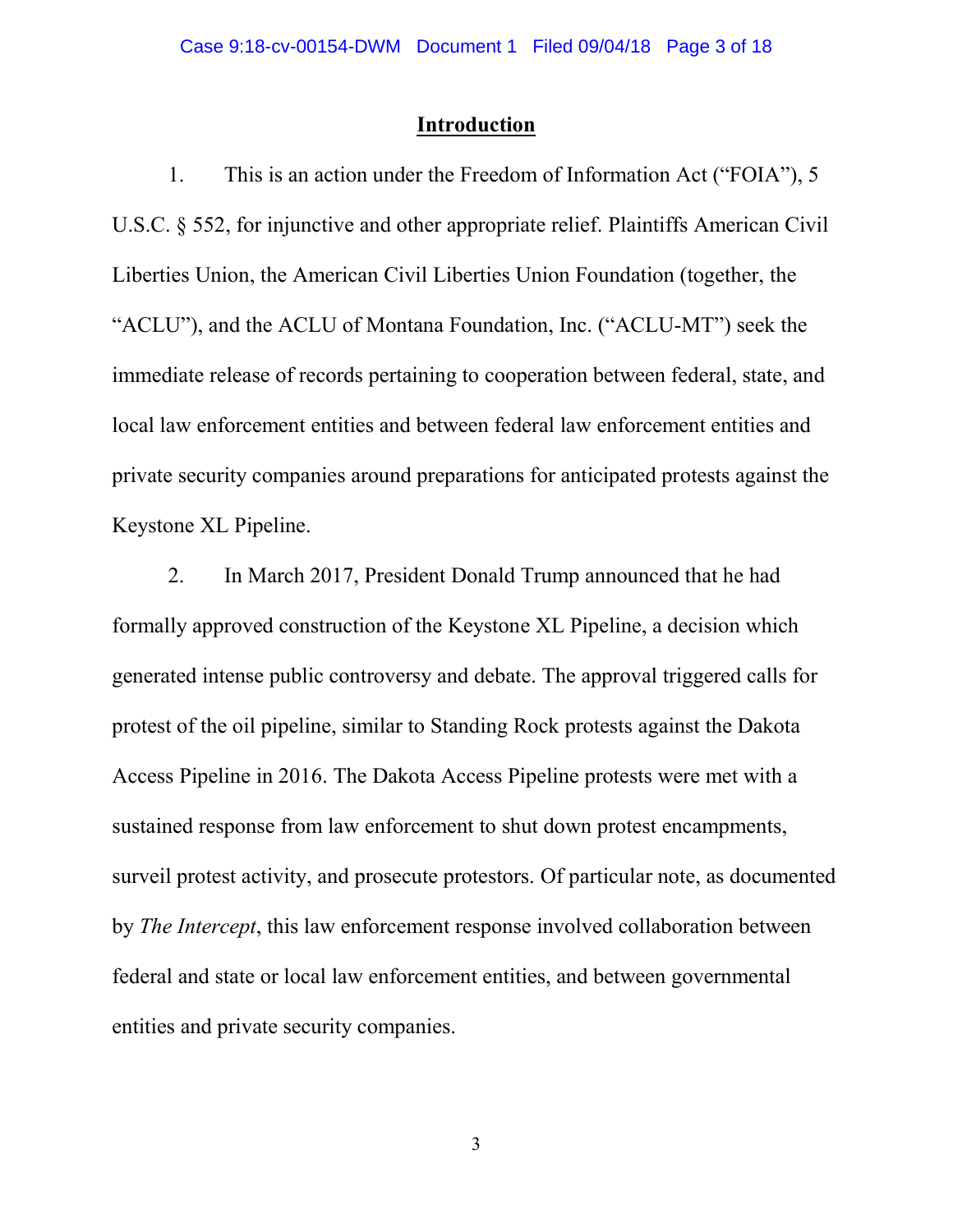#### Case 9:18-cv-00154-DWM Document 1 Filed 09/04/18 Page 4 of 18

3. With a new wave of environmental and Indigenous protests expected in response to Keystone XL, similar law enforcement coordination is anticipated in response to these protests. For example, on April 11, 2017, the *Omaha World Herald* reported that Morton County, North Dakota Sheriff Kyle Kirchmeier, whose department was involved in responding to the Dakota Access Pipeline protests, has been in communication with other states over how to respond to oil pipeline protestors.

4. Plaintiffs have obtained, through Right-to-Know requests to state and local entities, documentation that demonstrates coordination and collaboration with federal agencies, including, but not limited to, the following:

- a. In collaboration with the Montana Highway Patrol, the U.S. Department of Justice ("DOJ") presented a Social Networking and Cyber Awareness training in Circle, MT.
- b. DOJ hosted an "anti-terrorism" training in Fort Harrison.
- c. The Bureau of Land Management ("BLM") hosted a "Large Incident Planning Meeting" in Miles City, MT on June 12, 2018.
- d. The Federal Emergency Management Agency ("FEMA") hosted "Field Force Operations" trainings in Sidney, MT and Glendive, MT.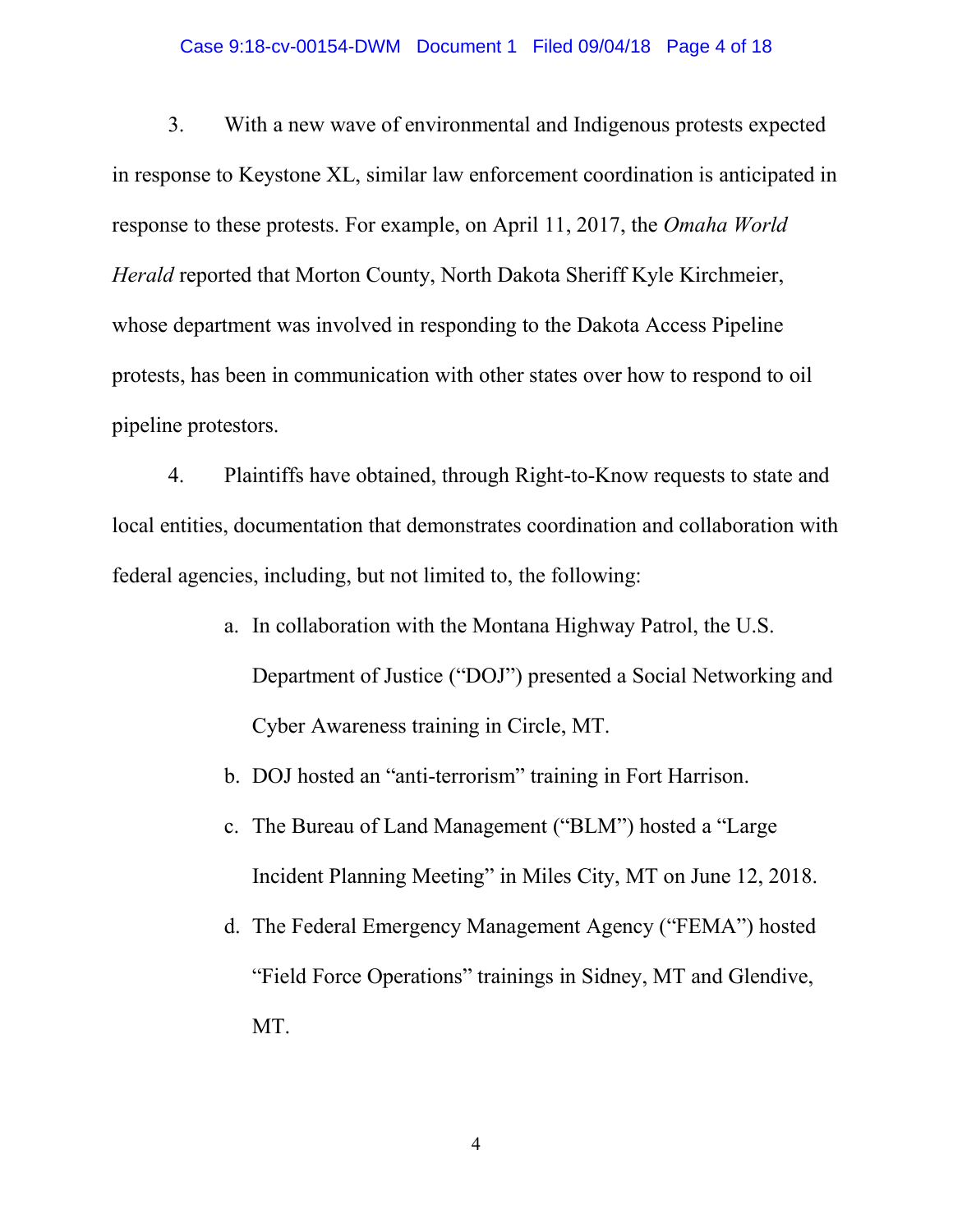- e. The Department of Homeland Security ("DHS") and FEMA conducted a "Field Force Operations" training in Billings, MT on October 2–4, 2016.
- f. DOJ conducted a "law enforcement sensitive briefing about…criminal activity and protest activity" in January 2018.

5. These highly coordinated law enforcement responses to environmental and Indigenous protests raise questions about the Defendants' level of collaboration with state and local governments and with private security companies in anticipation of Keystone XL protests. Governmental surveillance of protests, and undue scrutiny of political speech, is a matter of great public concern.

6. Despite this public concern, little is currently known about the level of collaboration between federal, state, local, and private entities in preparation for Keystone XL protests. Limited publicly available evidence, in the form of memoranda and email correspondence, suggests that federal agencies are already preparing for these protests. But this evidence is sparse, and Plaintiffs seek wider disclosure of information about law enforcement coordination and collaboration.

7. Plaintiffs believe that public agencies are involved in pre-emptive planning and coordination with private, local, and federal entities to assist in efforts to further suppress Indigenous rights and environmental justice activism.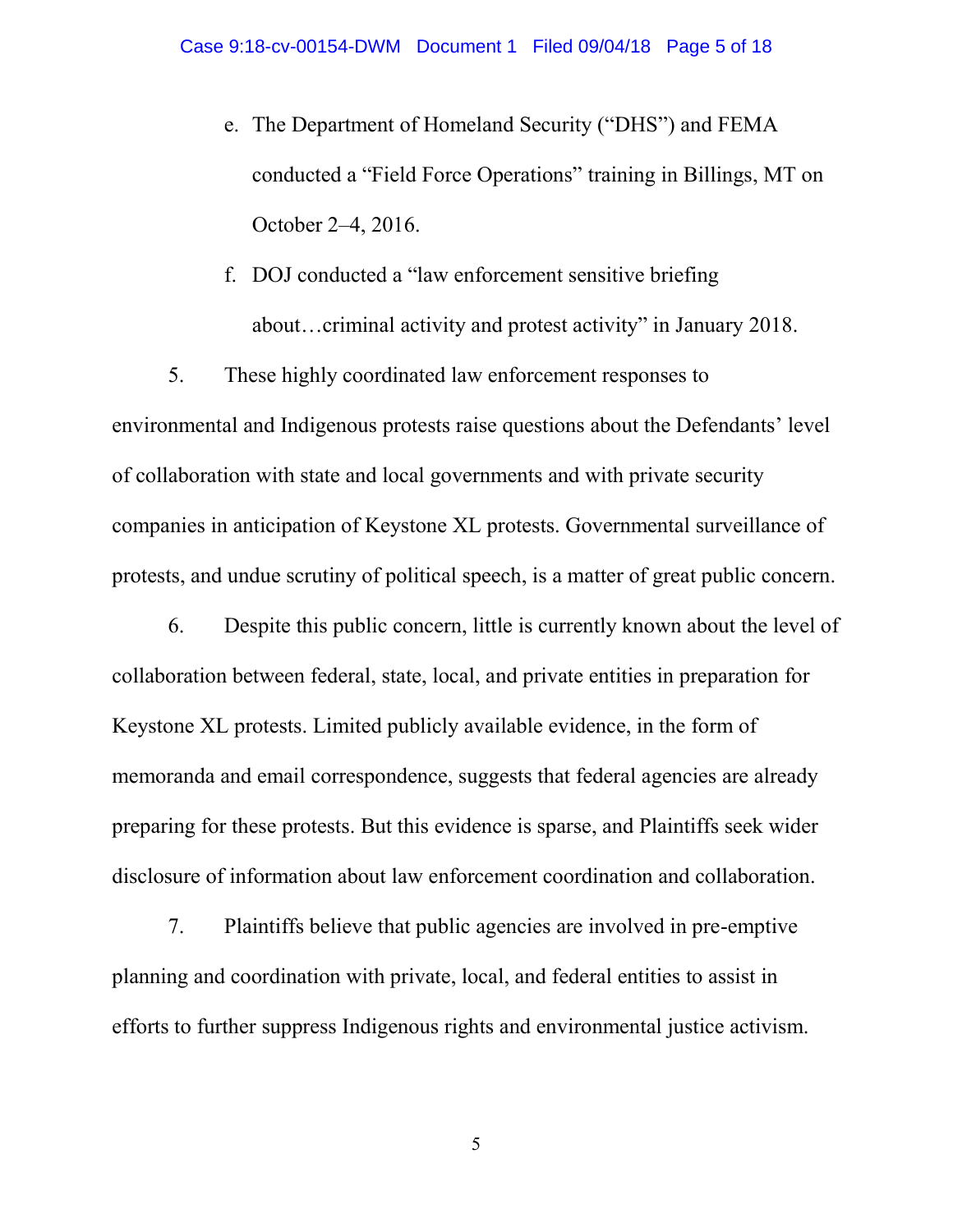#### Case 9:18-cv-00154-DWM Document 1 Filed 09/04/18 Page 6 of 18

8. Disclosure of the records Plaintiffs seek through this action would greatly benefit the public. It would contribute significantly to the public's understanding of how deeply the federal government is involved in supporting state law enforcement efforts in response to environmental and Indigenous protest; how extensively law enforcement entities delegate responsibilities to private security contractors; and how comprehensively law enforcement entities have surveilled activists in anticipation of protests.

# **Jurisdiction and Venue**

9. This Court has both subject-matter jurisdiction over this action and personal jurisdiction over the parties pursuant to 5 U.S.C.  $\delta$  552(a)(4)(B). This Court also has subject-matter jurisdiction over this action pursuant to 28 U.S.C. § 1331.

10. Venue is proper in this District under 5 U.S.C. § 552(a)(4)(B).

11. Venue is proper in this Division under Local Rule 3.2(b) and Mont. Code Ann. § 25–2–125, as Missoula County is where Plaintiff American Civil Liberties Union of Montana's primary office is located.

# **Parties**

12. Plaintiff American Civil Liberties Union is a nationwide, non-profit, nonpartisan 26 U.S.C.  $\S$  501(c)(4) organization with more than 2 million members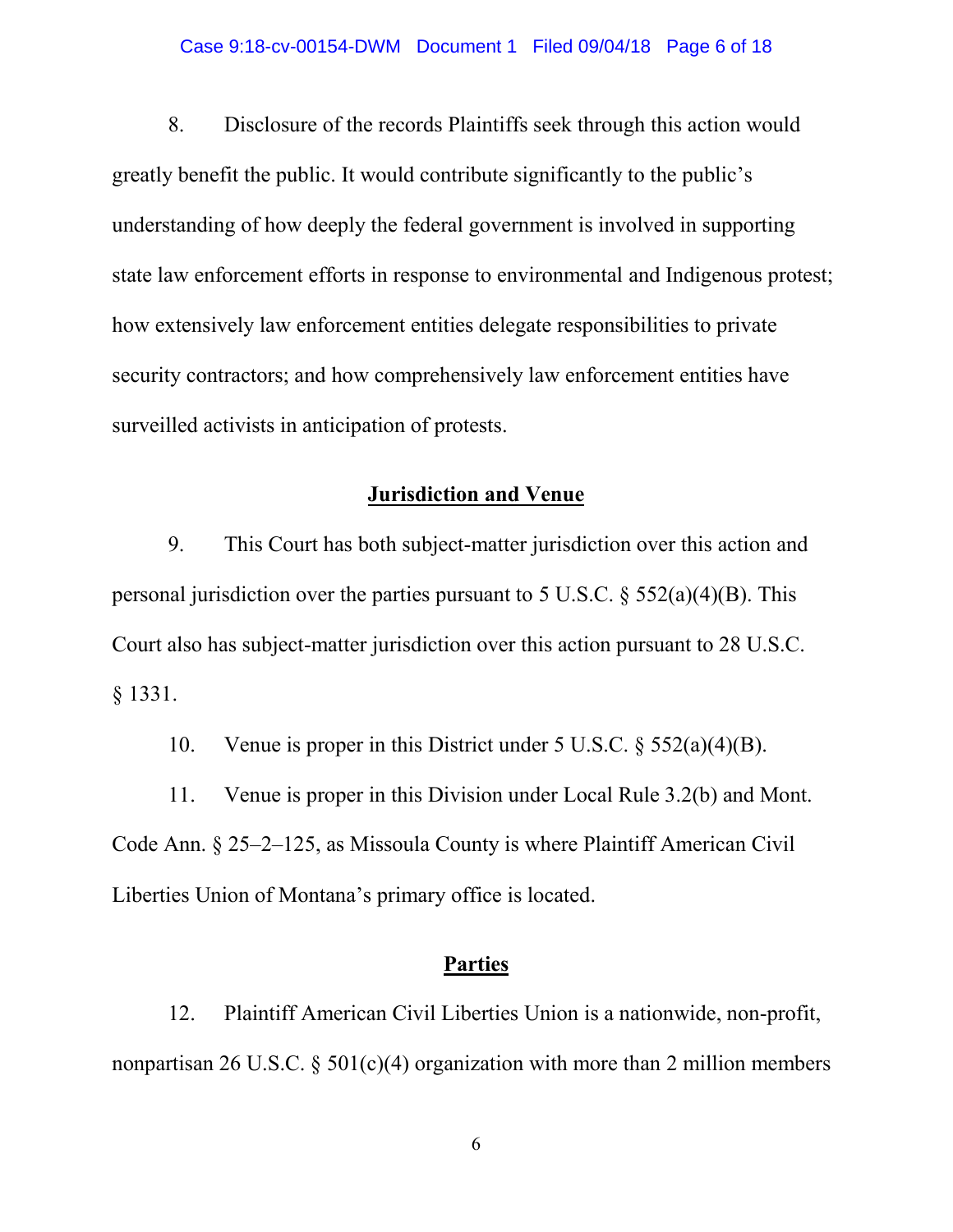#### Case 9:18-cv-00154-DWM Document 1 Filed 09/04/18 Page 7 of 18

dedicated to the constitutional principles of liberty and equality. The American Civil Liberties Union is committed to ensuring that the American government acts in compliance with the Constitution and the law. The American Civil Liberties Union is also committed to principles of transparency and accountability in government, and seeks to ensure that the American public is informed about the conduct of its government in matters that affect civil liberties. Obtaining information about governmental activity, analyzing that information, and widely publishing and disseminating it to the press and the public (in both its raw and analyzed forms) is a critical and substantial component of the American Civil Liberties Union's work and one of its primary activities.

13. Plaintiff American Civil Liberties Union Foundation is a separate § 501(c)(3) organization that educates the public about civil liberties and employs lawyers who provide legal representation free of charge in cases involving civil liberties.

14. Plaintiff ACLU of Montana Foundation, Inc. ("ACLU-MT") is a Montana non-profit corporation, established under the laws of the state of Montana with its primary office in Missoula, Montana. ACLU-MT is an organization that promotes and safeguards civil rights and civil liberties. As part of its mission, it is seeking public records from the Defendants that are relevant to its work, and will be disseminated to the general public.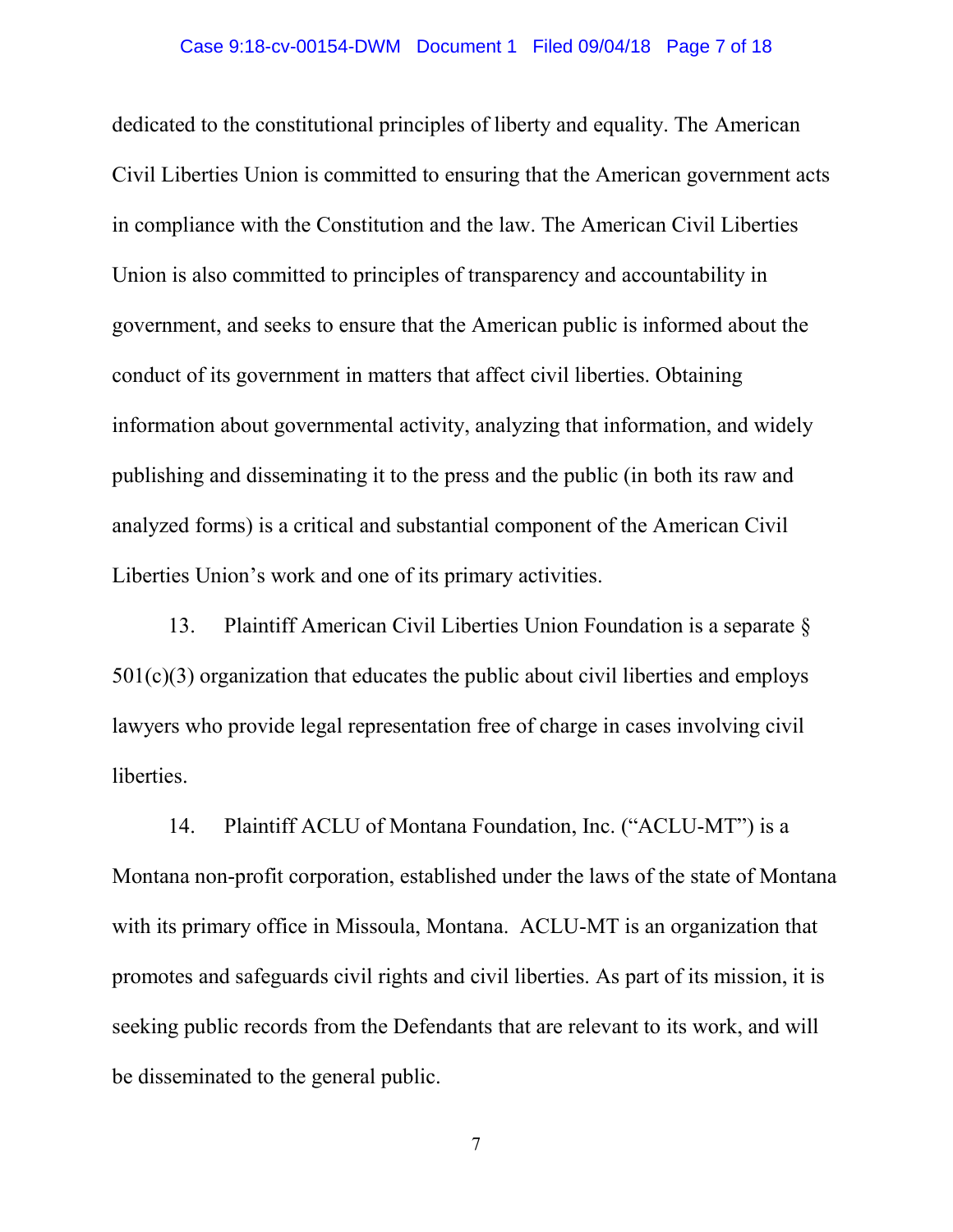#### Case 9:18-cv-00154-DWM Document 1 Filed 09/04/18 Page 8 of 18

15. Defendants Department of Defense ("DOD"), Department of

Homeland Security ("DHS"), Department of the Interior ("DOI"), and Department of Justice ("DOJ") are departments of the executive branch of the U.S. government and are agencies within the meaning of 5 U.S.C. § 552(f)(1). The U.S. Army Corps of Engineers ("USACE") is a component of the Department of the Army ("Army") and a subcomponent of DOD. The Federal Emergency Management Agency ("FEMA"), the Office of Intelligence and Analysis ("I&A"), and the Transportation Security Administration ("TSA") are components of DHS. The Bureau of Land Management ("BLM") is a component of DOI. The Federal Bureau of Investigation ("FBI") and the Office of Legal Counsel ("OLC") are components of DOJ.

### **Facts**

### The Requested Records

16. On January 23, 2018, Plaintiffs submitted identical FOIA requests (the "Request") to the FBI, OLC, OSD/JS, DHS, USACE, and BLM. On March 8, 2018, Plaintiffs submitted the Request, modified to remove DOD-specific requests, to TSA. On April 2, 2018, upon notice from the FBI that the January 23 submission had been unsuccessful due to a defunct online portal for FBI FOIA requests, Plaintiffs submitted the Request, modified to remove DOD-specific requests, to the FBI.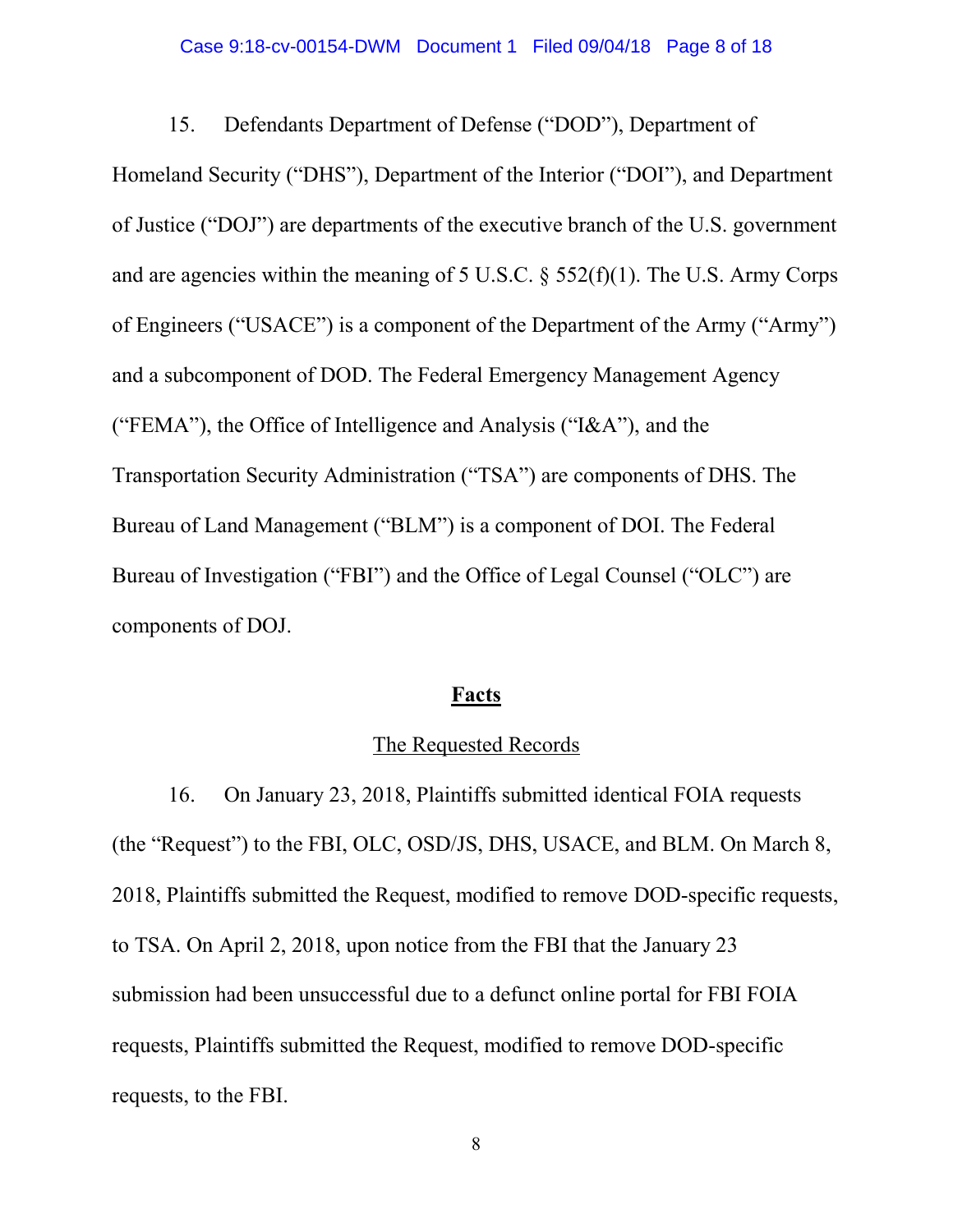#### Case 9:18-cv-00154-DWM Document 1 Filed 09/04/18 Page 9 of 18

17. With respect to all agencies listed above, the Request seeks "records created since January 27, 2017, concerning (1) Legal and policy analyses and recommendations related to law enforcement funding for and staffing around oil pipeline protests. Such recommendations may include, but are not limited to, declarations of a state of emergency by state and local entities in order to marshal additional funds, and requests by state or local entities for federal agencies to provide funding or personnel for counter-protest operations; (2) Travel of federal employees to speaking engagements, private and public meetings, panels, and conferences on the subject of preparation for oil pipeline protests and/or cooperation with private corporations in furtherance thereof; (3) Meeting agendas, pamphlets, and other distributed matter at speaking engagements, private and public meetings, panels, and conferences where federal employees are present to discuss preparation for oil pipeline protests and/or cooperation with private corporations in furtherance thereof; and (4) Communications between federal employees and state or local law enforcement entities or employees thereof, and between federal employees and private security companies or employees thereof, discussing cooperation in preparation for oil pipeline protests."

18. Plaintiffs sought a waiver of search, review, and duplication fees on the ground that disclosure of the requested records is "in the public interest" and because it is "likely to contribute significantly to public understanding of the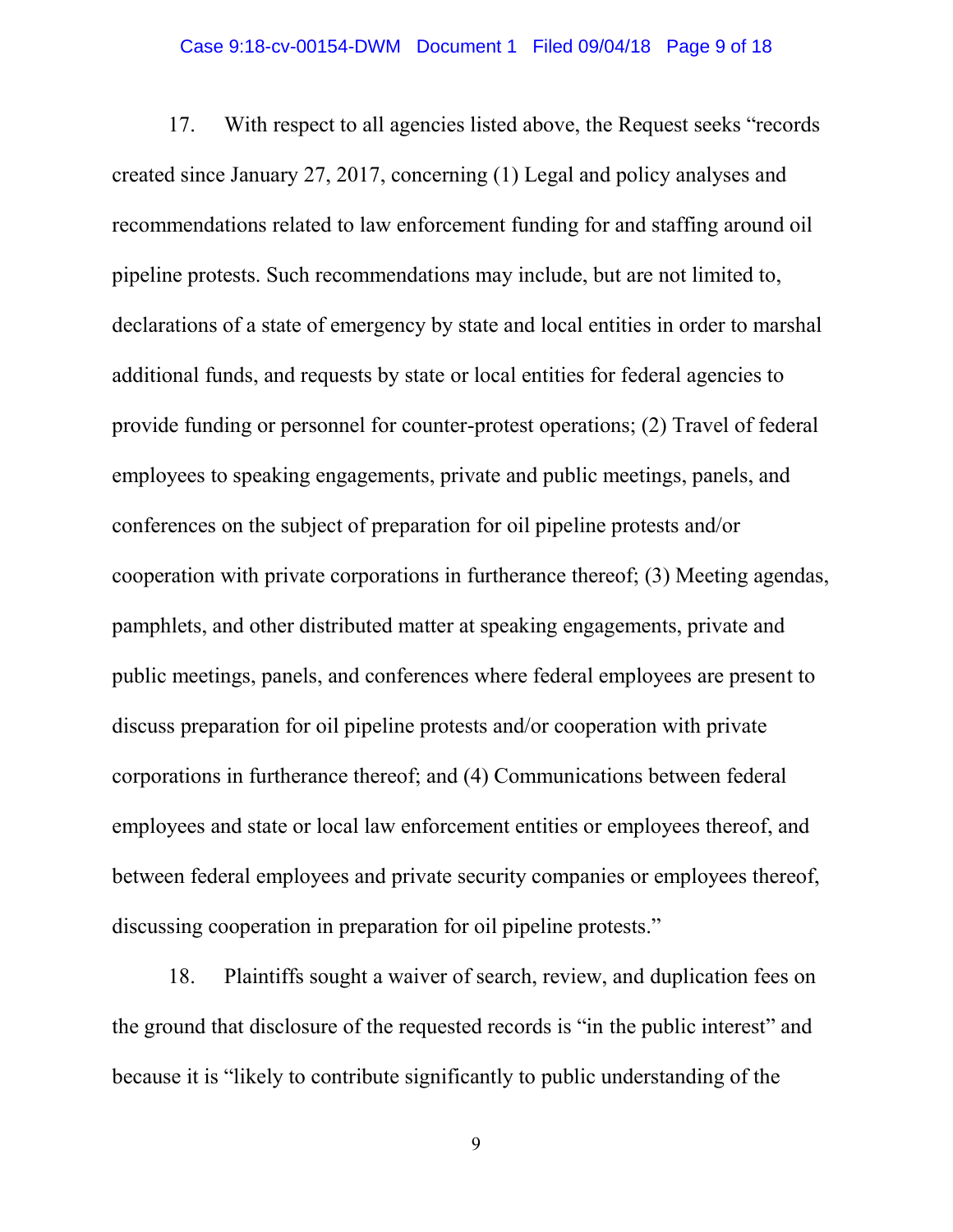operations or activities of the government and is not primarily in the commercial interest of the requester."  $5 \text{ U.S.C.}$  §  $552(a)(4)(A)(iii)$ .

19. Plaintiffs also sought a limitation of fees on the ground that Plaintiffs qualify as "representative[s] of the news media" and the records are not sought for commercial use. 5 U.S.C.  $\S$  552(a)(4)(A)(ii)(II).

20. Plaintiffs requested expedited processing of the Request on the basis of a "compelling need" for the requested records as defined in 5 U.S.C. §  $552(a)(6)(E)(v)(II)$ .

# Agency Responses

## *USACE*

21. By email dated February 12, 2018, USACE acknowledged receipt of the Request and assigned it reference number FP-18-009115.

22. On July 17, 2018, Plaintiffs received a final response from USACE, disclosing seven pages of redacted emails, Ex. A, and withholding "one email consisting of five pages" in its entirety. Ex. B at 1. USACE claims Exemption 6 of the FOIA for the redacted emails, and Exemptions 5, 6, and 7(A) for the withheld email.

23. On August 3, 2018, Plaintiffs appealed USACE's Final Response on the grounds of inadequate search, improper withholding, and improper redaction. Plaintiffs have received no further correspondence from USACE.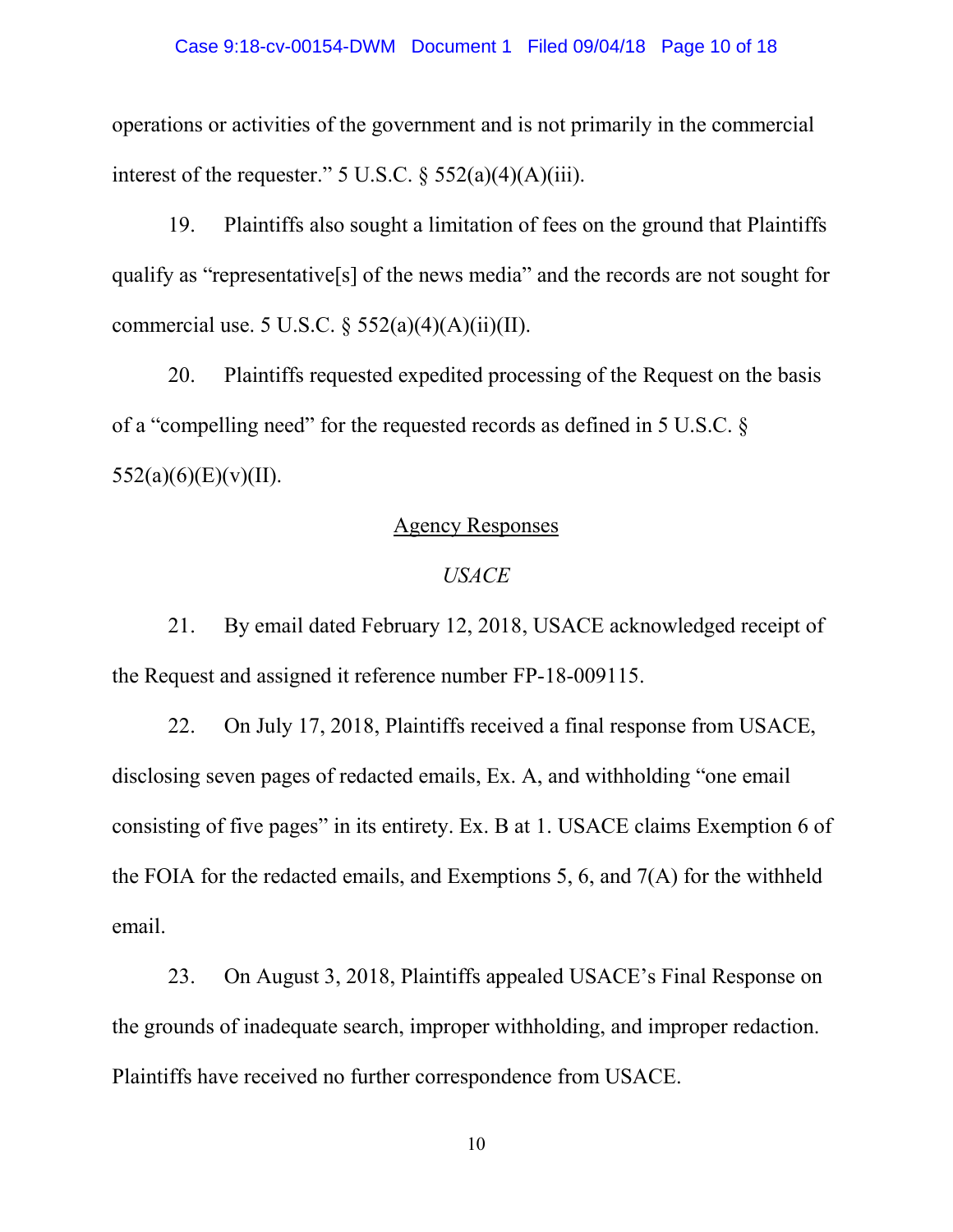24. Plaintiffs have exhausted all administrative remedies because USACE failed to respond to Plaintiffs' appeal within the time required by statute.

### *DHS*

25. By letter dated January 25, 2018, DHS acknowledged receipt of the Request and assigned it reference number 2018-HQFQ-00539. DHS noted that it had forwarded the Request to component agencies FEMA, I&A, and the Federal Law Enforcement Training Centers (FLETC) to determine whether those offices had any equity in the request.

26. By email dated February 16, 2018, DHS confirmed that "I & A advised that they will be searching for records for your request (FEMA too)."

### *FEMA*

27. By letter dated January 26, 2018, FEMA acknowledged receipt of the Request and assigned it reference number 2018-FEFO-00405. FEMA denied Plaintiffs' request for expedited processing, and conditionally granted Plaintiffs' request for a fee waiver. FEMA noted it had queried the appropriate FEMA subcomponent organizations for responsive records.

28. By letter dated March 23, 2018, FEMA stated that it had conducted a comprehensive search of files within FEMA's Region VIII for responsive records, and was unable to identify any responsive records.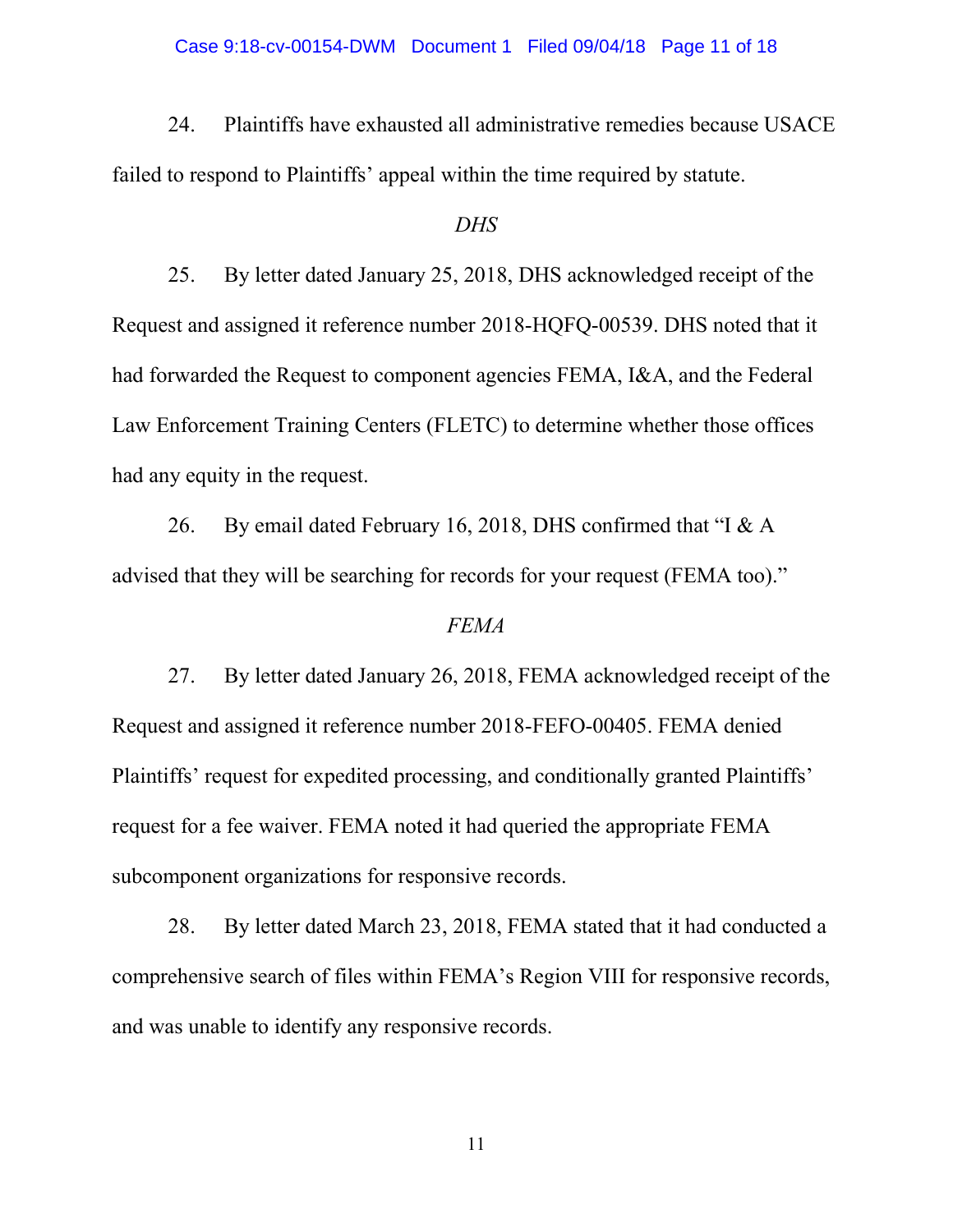29. On June 14, 2018, Plaintiffs timely filed an administrative appeal of FEMA's determination that it has no records responsive to the Request. Plaintiffs alleged that FEMA had not engaged in an adequate search for these records. FEMA acknowledged Plaintiffs' appeal by letter on June 21, 2018, and denied it by letter on August 31, 2018.

30. Plaintiffs have exhausted all administrative remedies because FEMA failed to respond to Plaintiffs' appeal relating to the adequacy of FEMA's search within the time required by statute.

# *I&A*

31. By letter dated February 16, 2018, I&A acknowledged receipt of the Request and assigned it reference number 2018-IAFO-00149. I&A stated it would search for items two, three, and four of the Request. I&A granted expedited processing and did not communicate any decision regarding Plaintiffs' requests for a fee waiver and a limitation of fees.

32. By email dated March 27, 2018, Plaintiffs contacted I&A inquiring about the status of the Request. Plaintiffs also provided I&A with a May 2017 Field Analysis Report, on which I&A collaborated, as an example of the type of record Plaintiffs were seeking in the Request. Ex. C & Ex. D.

33. By email dated June 22, 2018, I&A issued a final response to Plaintiffs' Request, providing no documents other than a redacted version of the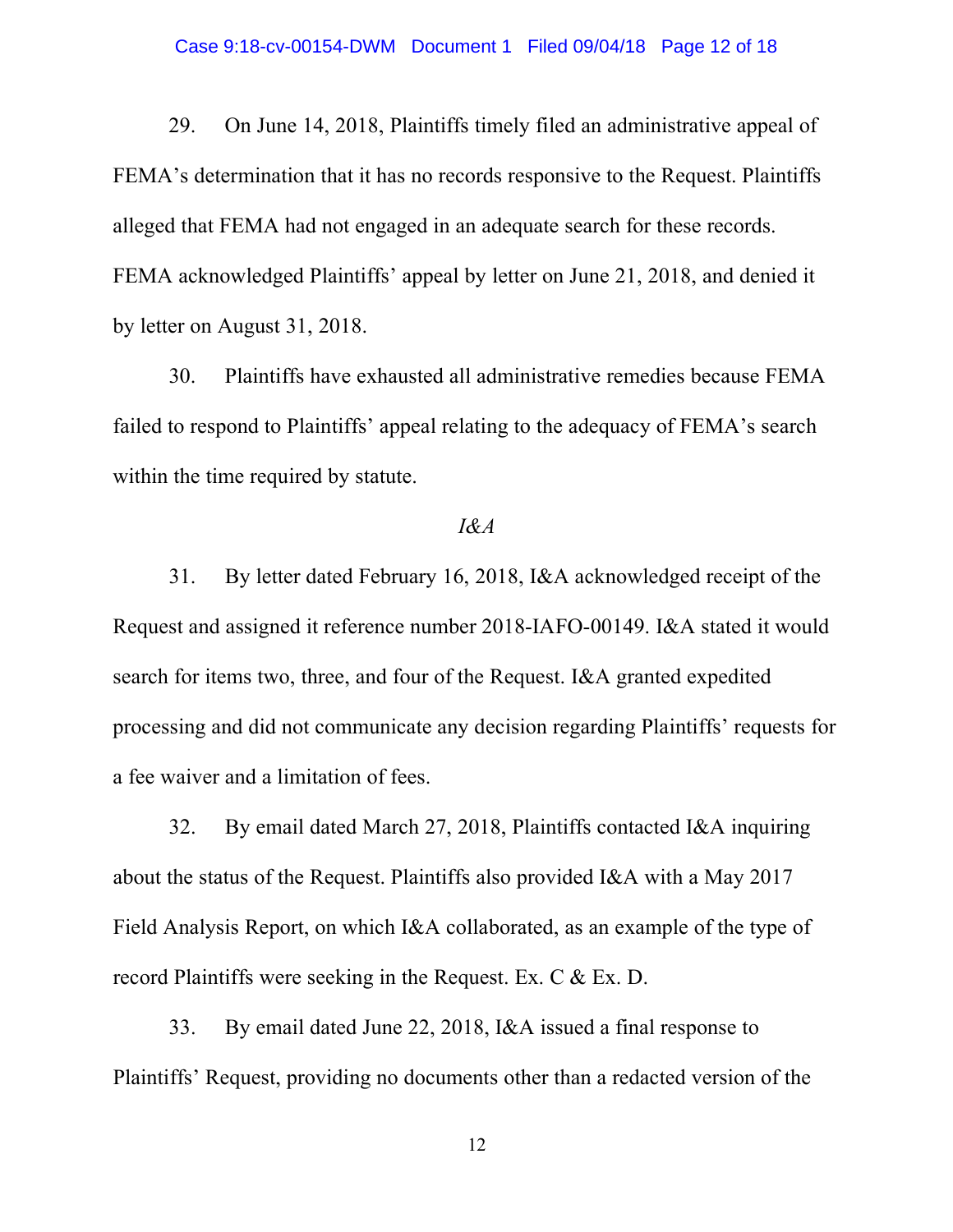#### Case 9:18-cv-00154-DWM Document 1 Filed 09/04/18 Page 13 of 18

same, unclassified document Requesters had offered to I&A on March 27—nearly three months prior—as an example of the type of document that Requesters were seeking. Ex. E.

34. On June 28, 2018, Plaintiffs appealed the adequacy of I&A's search, as well as its redactions of an already unclassified, unredacted letter which Plaintiffs themselves had first provided to I&A. I&A acknowledged Plaintiffs' appeal by letter on July 2, 2018. Plaintiffs have received no further correspondence from I&A.

35. Plaintiffs have exhausted all administrative remedies because I&A failed to respond to Plaintiffs' appeal relating to the adequacy of I&A's search within the time required by statute.

## *TSA*

36. By letter dated March 12, 2018, TSA acknowledged receipt of the Request and assigned it reference number 2018-TSFO-00198. TSA did not communicate any decision regarding Plaintiffs' requests for expedited processing, a fee waiver, and a limitation of fees.

37. By letter dated May 24, 2018, TSA stated that it had conducted a search and no records responsive to Plaintiffs' request were located.

38. On June 14, 2018, Plaintiffs timely filed an administrative appeal of TSA's determination that it has no records responsive to the Request. Plaintiffs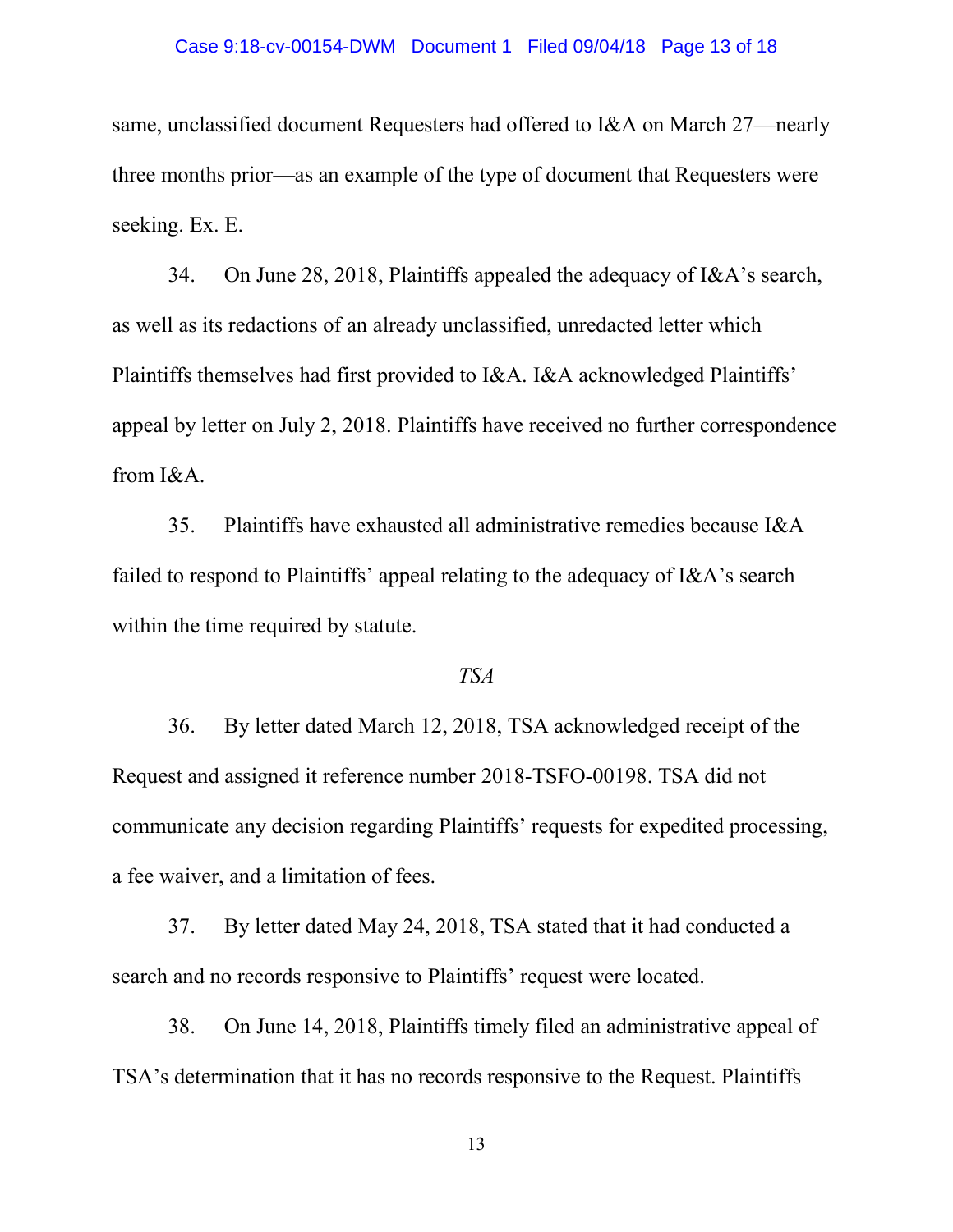#### Case 9:18-cv-00154-DWM Document 1 Filed 09/04/18 Page 14 of 18

alleged that TSA had not engaged in an adequate search for these records. Plaintiffs have received no further correspondence from TSA.

39. Plaintiffs have exhausted all administrative remedies because TSA failed to respond to Plaintiffs' appeal relating to the adequacy of TSA's search within the time required by statute.

#### *BLM*

40. By letter dated January 29, 2018, BLM acknowledged receipt of the Request and assigned it reference number 2018-00388. BLM granted Plaintiffs' fee waiver request, and did not communicate a decision regarding Plaintiffs' request for expedited processing. BLM did, however, note that it had placed the Request into its "Exceptional/Voluminous" track, which it noted would require more than sixty workdays for processing.

41. Plaintiffs have received no further correspondence from BLM. No records responsive to the Request have been released by BLM.

42. Plaintiffs have exhausted all administrative remedies because BLM has failed to comply with the time limit for responding to FOIA requests.

#### *FBI*

43. By letter dated April 6, 2018, the FBI acknowledged receipt of the Request and assigned it reference number 1401682-000. The FBI classified Plaintiffs as an "educational institution, noncommercial scientific institution or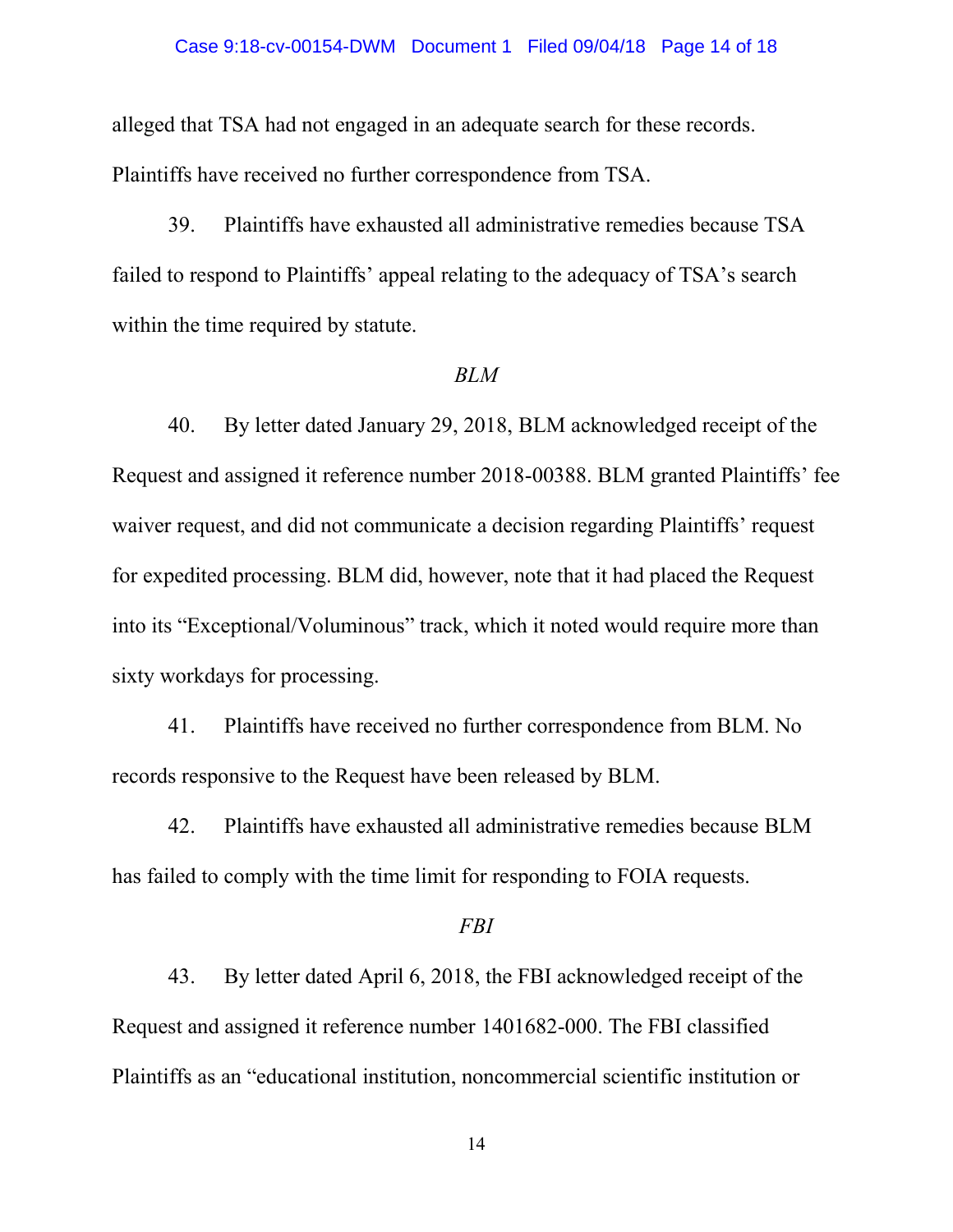representative of the news media," and stated that Plaintiff' request for public interest fee waiver was under consideration. The FBI did not communicate a decision regarding Plaintiffs' request for expedited processing. However, by separate letter also dated April 6, 2018, the FBI stated that "unusual circumstances" applied to the Request. The FBI informed Plaintiffs it could reduce the scope of its request in order to seek a determination on the request within 20 days.

44. By letter dated April 24, 2018, the FBI denied Plaintiffs' request for expedited processing, stating that Plaintiffs had not articulated an urgency to inform the public as it relates to this subject matter.

45. Plaintiffs have received no further correspondence from the FBI. No records responsive to the Request have been released by the FBI.

46. Plaintiffs have exhausted all administrative remedies because the FBI has failed to comply with the time limit for responding to FOIA requests.

#### *OLC*

47. By letter dated January 31, 2018, OLC acknowledged receipt of the Request and assigned it reference number FY18-058. OLC denied Plaintiffs' request for expedited processing, and noted it would make a determination concerning Plaintiffs' request for a fee waiver after determining whether fees would be assessed for the request.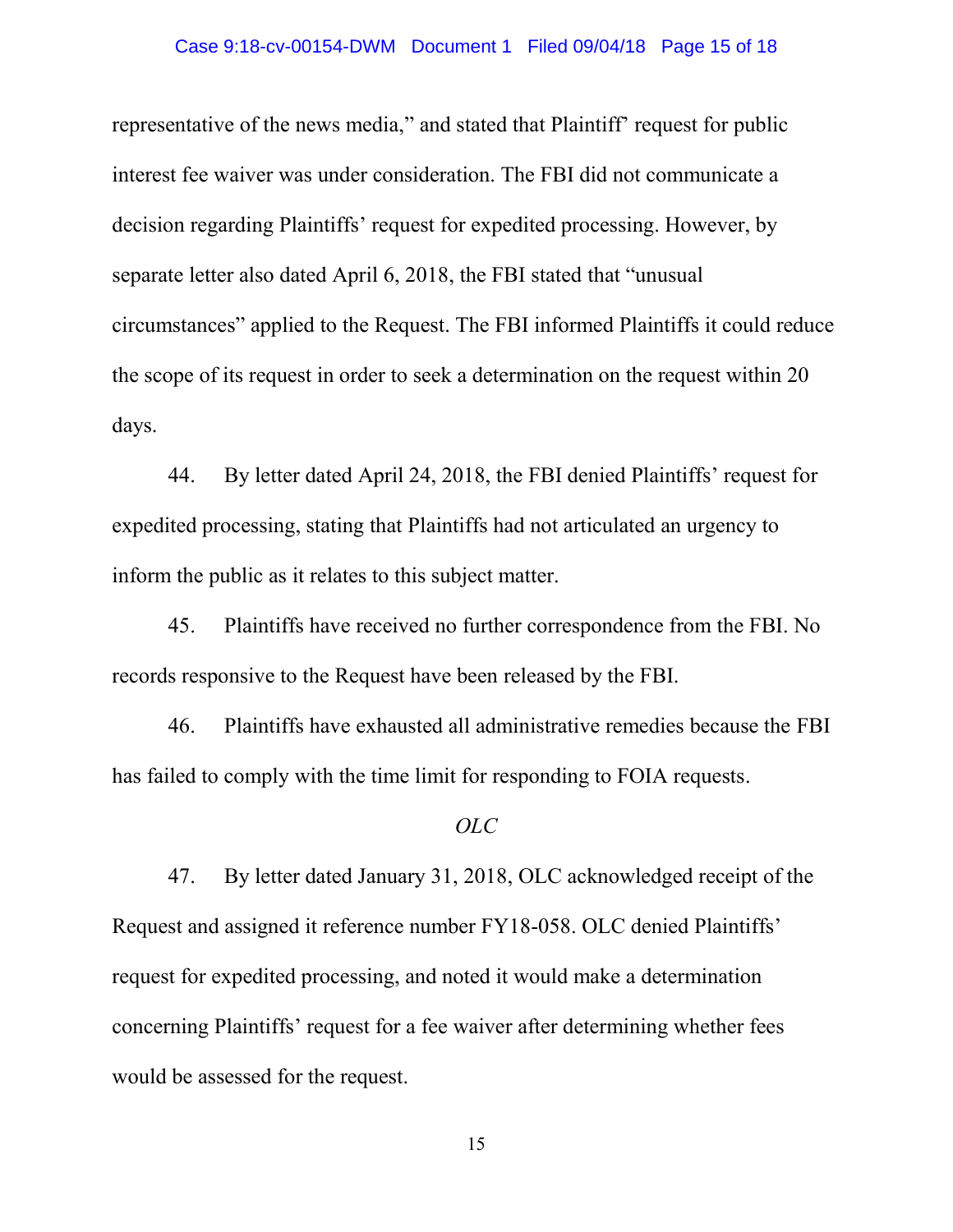#### Case 9:18-cv-00154-DWM Document 1 Filed 09/04/18 Page 16 of 18

48. Plaintiffs contacted OLC by phone on April 10, 2018, requesting an update on the status of the Request. An OLC representative responded that the agency was "extremely behind."

49. On April 25, 2018, Plaintiffs timely filed an administrative appeal from OLC's denial of the request for expedited processing. By letter dated May 11, 2018, OLC affirmed its denial of Plaintiffs' request for expedited processing.

50. Plaintiffs contacted OLC by phone on May 11, 2018, requesting an update on the status of the Request. An OLC representative responded that the Request had been placed in "final review" and that the agency would have a decision on the Request by the end of the following week.

51. Plaintiffs have received no further correspondence from OLC. No records responsive to the Request have been released by OLC.

52. Plaintiffs have exhausted all administrative remedies because OLC has failed to comply with the time limit for responding to FOIA request, and because OLC has affirmed the denial of Plaintiffs' request for expedited processing.

# **Causes of Action**

53. Defendants' failure to promptly make available the records sought by the Request violates FOIA, 5 U.S.C. § 552(a)(3)(A), and Defendants' corresponding regulations.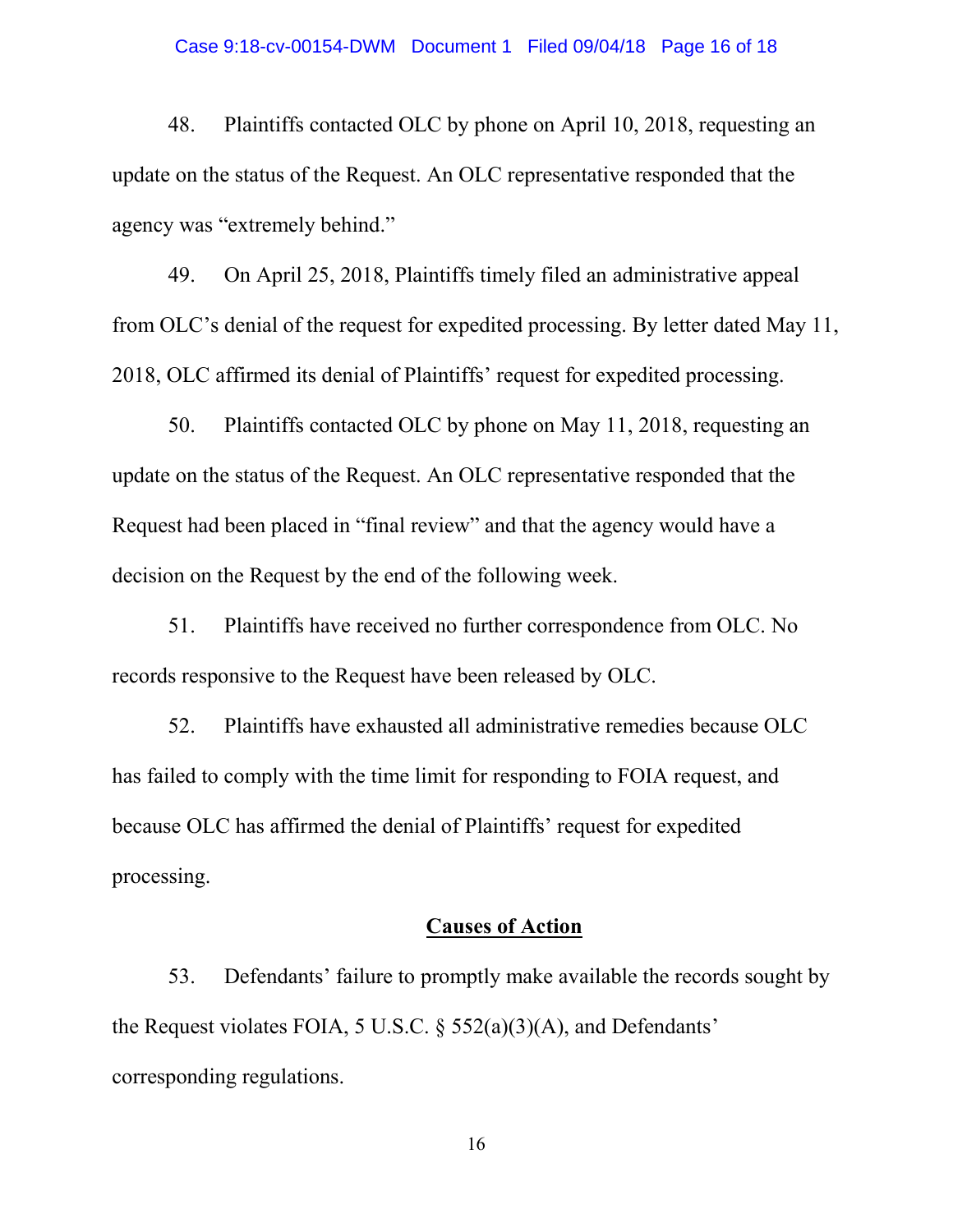54. Defendants' failure to make an adequate search for records responsive to the Request violates FOIA, 5 U.S.C.  $\S$  552(a)(3)(C), (D), and Defendants' corresponding regulations.

55. Defendants' denials of Plaintiffs' requests for expedited processing violate FOIA, 5 U.S.C. § 552(a)(6)(E), and Defendants' corresponding regulations.

56. Defendants' denials of Plaintiffs' requests for fee waivers violate FOIA, 5 U.S.C. § 552(a)(4)(A)(iii), and Defendants' corresponding regulations.

# **Prayer for Relief**

WHEREFORE, Plaintiffs respectfully request that this Court:

- 1. Order Defendants immediately to release to Plaintiffs the records sought in the Request;
- 2. Enjoin Defendants from charging Plaintiffs search, review, or duplication fees for the processing of the Request;
- 3. Award Plaintiffs their costs and reasonable attorneys' fees incurred in this action; and
- 4. Grant such other relief as the Court may deem just and proper.

Respectfully submitted,

/s/ *Alex Rate*

Alex Rate